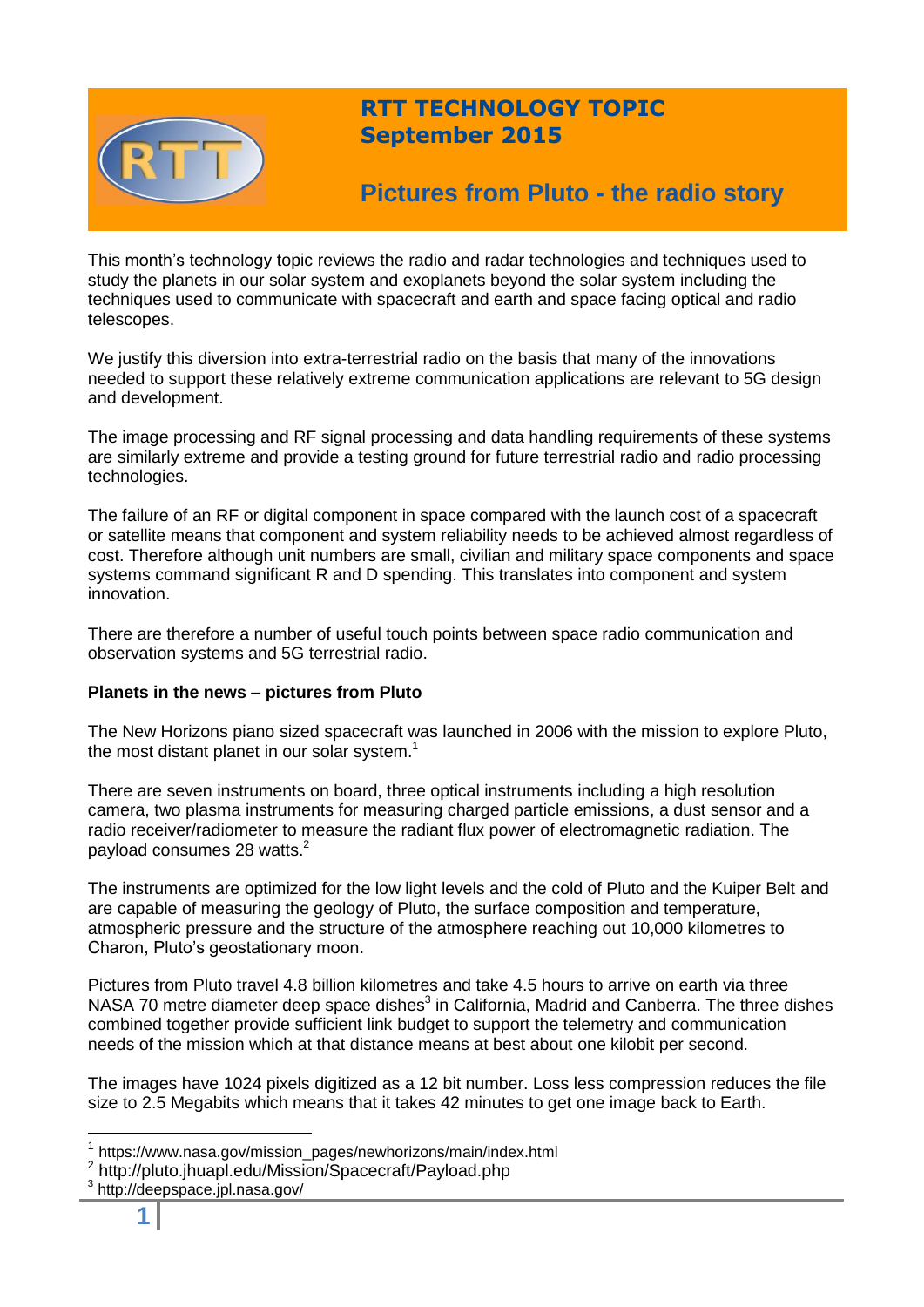Communication sessions via the NASA deep space network last eight hours with generally one session bookable in a 24 hour period. This theoretically means eight images in a session or per day but the spacecraft has other communication needs including housekeeping and outputs from the other instruments.

There are ways of increasing throughput. The spacecraft has two travelling wave tube amplifiers connected to a 2.4 metre dish. The second amplifier was there to provide redundancy but the two amplifiers can be made to work together with one signal with left handed polarisation and one signal with right handed polarization. This increases the data rate by 1.9 times but doubles the power requirement.

After ten years, the nuclear power source cannot generate enough power to run both amplifiers simultaneously. This can only be done by shutting down the guidance system which means putting the spacecraft into a spin to keep its pointing stable. This uses up the hydrazine needed for orbit corrections but can be worthwhile for short periods.

### **Other missions supported from the Deep Space Network**

The deep space network simultaneously needs to support at least thirty other spacecraft flying through space including Voyager 1 launched in 1977 which is now 40 billion kilometres away, a 36 hour radio round trip.

In August 2012 Voyager 1 made the historic transition to the inter stellar medium and is now part of the planned Voyager Interstellar Mission. Voyager 2, launched just before Voyager 1, took a different route through the solar system and is currently 15.35 billion km from the sun.

The two spacecraft passed Jupiter and Saturn, discovering active volcanoes on Jupiter's moon and previously unknown properties of Saturn's rings. Voyager 2 went on to explore Uranus and Neptune and is still the only spacecraft to have visited those planets.

Other spacecraft include Rosetta and Philae clinging precariously to Comet 67P/Churyumov-Gerasimenko, 500 million kilometres from earth following a ten year journey of six billion kilometres. There is therefore substantial competition for a limited amount of deep space communications bandwidth.

### **Spectrum for space**

Most spacecraft use a portion of X-band at 8.4-8.5GHz, set aside globally for deep space communications. Because the signals coming back to Earth are weak, agencies such as NASA allocate dedicated frequency bands to avoid interference from terrestrial sources.

Increasing amounts of terrestrial noise and a need to improve the sensitivity of near space and deep space receivers mean that space agencies are lobbying for higher frequencies around 32GHz to be made available.

### **Planets and their Auroras and the search for habitable planets**

The closest planets to Earth are either Venus or Mars. In 2003, Mars made its closest approach to Earth in almost 60,000 years at 55 million kilometres. The average distance is 225 million kilometres, a 22 minute trip by radio.

There are a range of ways of studying the planets in our solar system and the exoplanets in our galaxy.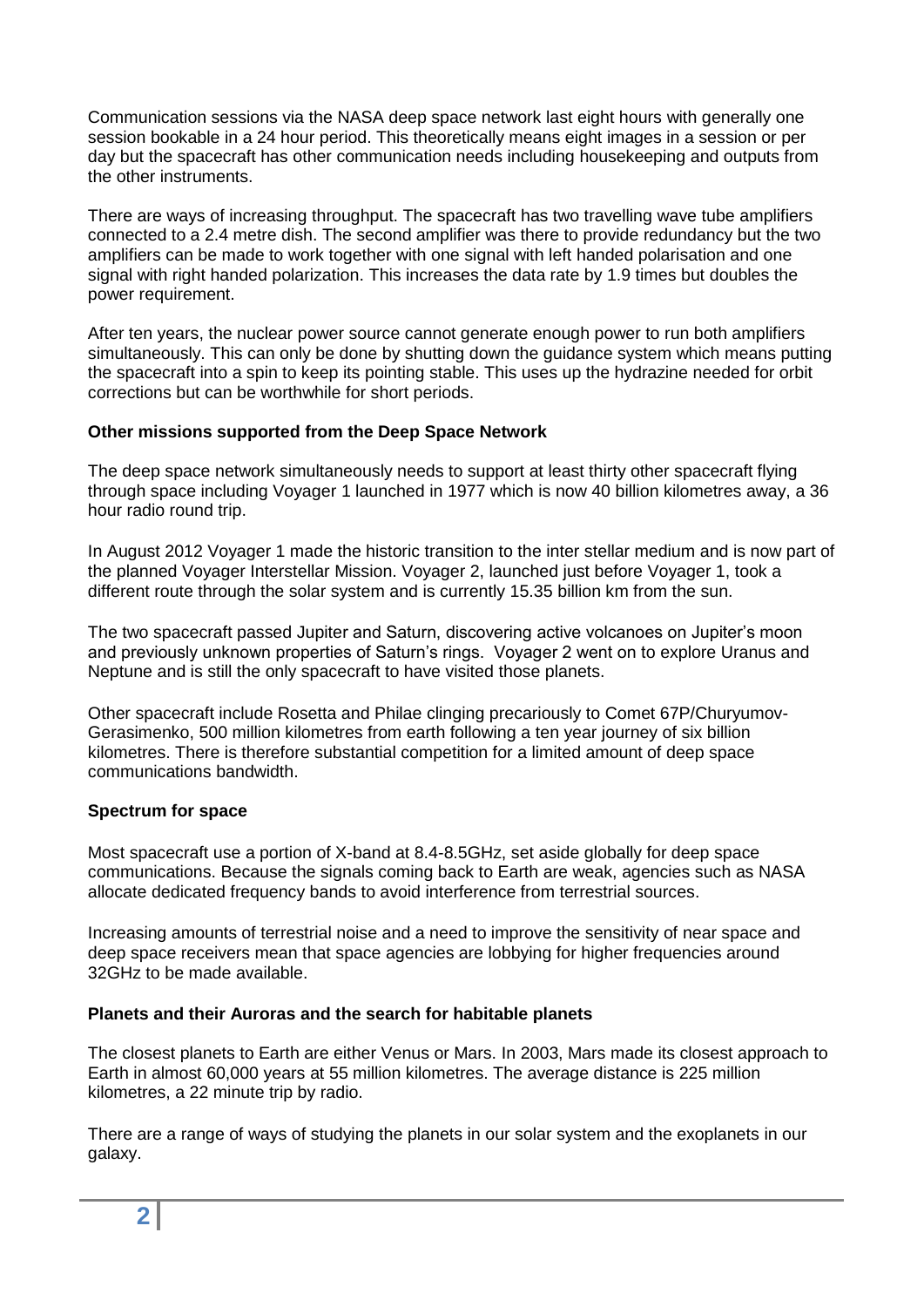The bulk of atmospheric observations to date have been accomplished by the transit method. When a planet is in front of a star, some of the starlight passes through the planet's atmosphere, picking up atmospheric spectroscopic features.

The Very Large Array radio telescope in Albuquerque, New Mexico recently discovered an aurora on the exoplanet LSRJ 1835 18 light years away in the Lyra constellation.<sup>4</sup> The radio observations were correlated against images from the Hale optical telescope in Paloma in the USA and Keck Observatory in Hawaii. The aurora is red in colour due to the interaction of charged particles with hydrogen in the atmosphere. Technically the object is too large to be a planet and too small to be a sun and is therefore described as a Brown dwarf but the general consensus seems to be emerging that it behaves more like an oversize planet.

The NASA Maven mission<sup>5</sup> has observed an aurora on Mars which penetrates deep into the Martian atmosphere due to Mars having lost its magnetic field some billions of years ago.

While we are now more or less sure that there is no life on Mars, astro scientists are looking further afield. NASA's Kepler mission<sup>6</sup> recently confirmed the first near-Earth-size exoplanet Kepler 425b in the "habitable zone" around a sun-like star. Kepler 425b has spent six billion years in the habitable zone of its star, rather longer than earth and therefore a good candidate for extraterrestrial life. It is located 1400 light years away in the Cygnus constellation and was identified by correlating optical and radio measurements from the McDonald Observatory in Texas, the Fred Lawrence Whipple Observatory on Mount Hopkins in Arizona and the Keck Observatory in Hawaii.

There are now over 1000 planets that have been separately identified outside of the solar system despite their low radio brightness when compared to their adjacent stars and over 4000 candidate 'possible planets' that need to be verified. Nine of these planets are similar in size to Earth and are in an orbit that is similar in terms of distance from the Sun. The challenge will be to find ways of identifying bio signature gases on the planets to provide an indication of potential life. This will require another generation of optical and radio telescopes.

### **Radio search for extra-terrestrial life**

The radio search for life is being partly financed by Yuri Milner, a theoretical physicist and internet entrepreneur. Born in 1961 and named after Yuri Gagarin (the first man in space), Yuri Milner has paid for thousands of hours of time on the Green Banks Radio Telescope in West Virginia and the Parkes Telescope in New South Wales. The radio measurements will be correlated with laser emission measurements from the Lick observatory in California.<sup>7</sup> The combined measurements are calculated to be capable of detecting a 100 watt signal 25 trillion miles away. The 'Breakthrough Listen' project<sup>8</sup> has a \$100 million dollar budget. The radio measurements will be 50 times more sensitive and cover ten times more sky than previous projects like SETI but will use some of the same analysis methods pioneered by SET including the use of nine million volunteer computers.<sup>9</sup> The search will cover the nearest 1000 stars and will be the first project to scan the whole of the 1- 10 GHz frequency band, the wavelength window considered to be the most productive for discovering extra-terrestrial life.

Particular frequencies of interest are hydrogen atoms at 1420 MHz and hydroxyl molecules at four frequencies between 1612 and 1720 MHz. Collectively the range of frequencies between 1420 and 1720 MHz is called The Water Hole.

<sup>&</sup>lt;sup>4</sup> [http://www.](http://www/)bbc.co.uk/news/science-environment-33711161

<sup>5</sup> http://mars.nasa.gov/maven/

<sup>&</sup>lt;sup>6</sup> http://kepler.nasa.gov/

<sup>7</sup> http://astronomynow.com/2015/07/21/lick-observatory-joins-search-for-intelligent-life-in-the-universe/

<sup>8</sup> http://phys.org/news/2015-07-aliens-unveil-secrets-universe.html

<sup>9</sup> <http://www.seti.org/>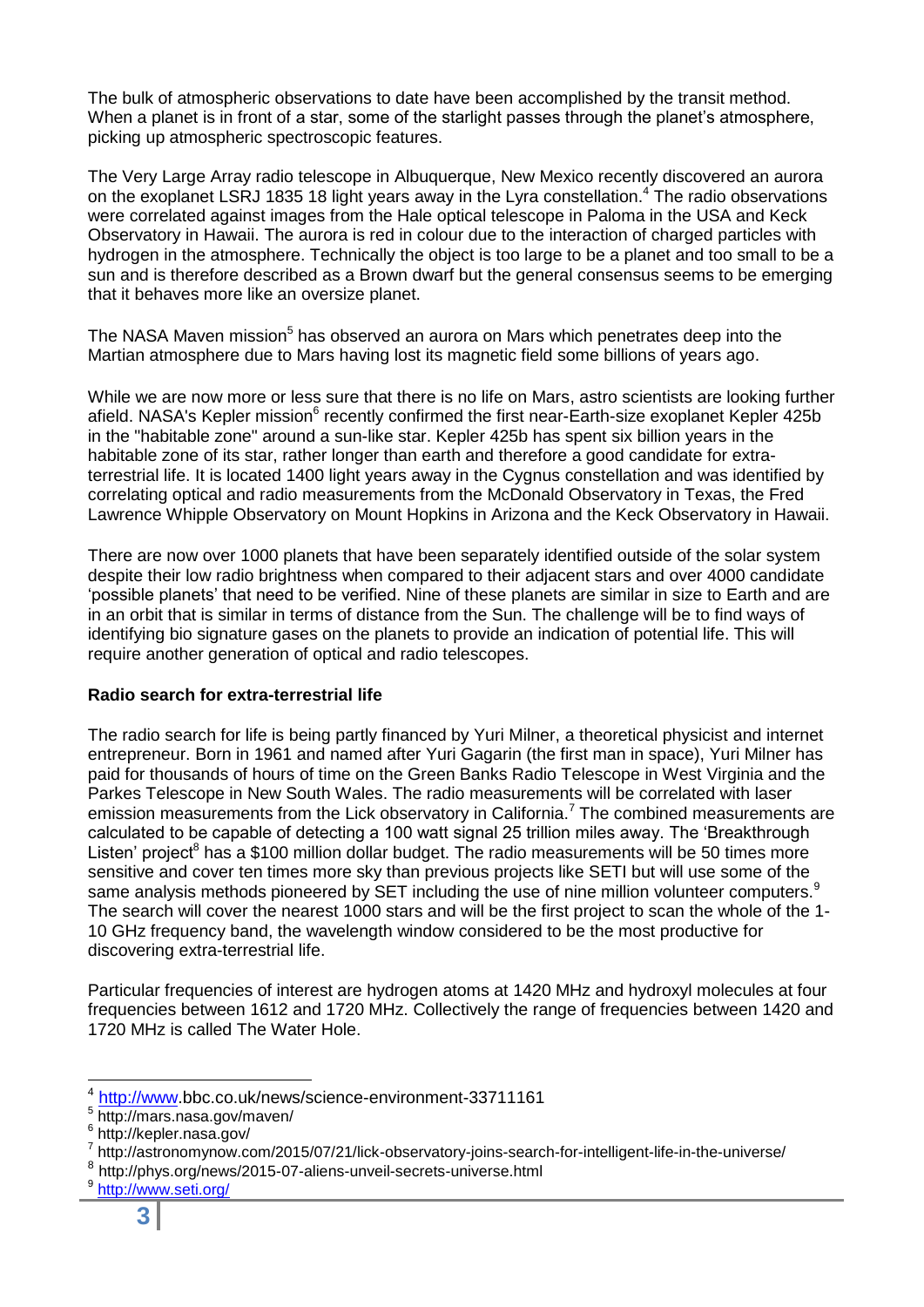These narrow emission lines produced at characteristic frequencies by atoms and molecules are measured separately from continuum radiation,<sup>10</sup> the broadband radiation emitted in the radio part of the spectrum by celestial objects. Its intensity (brightness temperature) varies relatively slowly as a function of wavelength (or frequency).

Specific frequencies are assigned for spectral line narrow band observation and for continuum observation, solar wind observation, solar observation and pulsar observation via very long base line interferometers.

Narrow band frequency resonant spectral line observation is the intellectual feed stock for astro chemists. Most of the other observations address the mechanics of the Universe. The spectral lines red shift over cosmological distances but can be recognised by their relative wavelength relationship. This allows for precision dating and distance calculation and can be correlated with the shift of wideband cosmic background radiation, originally white light, shifted down to RF wavelengths.

Planets sometimes have particularly interesting transmissions at awkward wavelengths for terrestrial observation. Jupiter's most interesting radiation for example is between 15 and 30 MHz.

Radio astronomy bands are designated to provide protection against radio interference from any unwanted source. The allocations do not mean that other wavelengths cannot be used but they will not have regulatory protection. The frequency allocations in the European Union and their present uses are listed below<sup>11</sup>

| <b>Frequency - MHz</b> | <b>Band</b> | <b>Application</b>             |
|------------------------|-------------|--------------------------------|
| 13.36-13.41 MHz        | HF.         |                                |
| 25.55-25.67 MHz        | HF.         |                                |
| 37.5-38.25 MHz         | <b>VHF</b>  | Continuum observations         |
| 73-74.6 MHz            | <b>VHF</b>  | <b>Solar Wind Observations</b> |
|                        |             | <b>Continuum Observations</b>  |
| 150.05-153 MHz         | <b>VHF</b>  | <b>Solar Observations</b>      |
|                        |             | <b>Continuum Observations</b>  |
|                        |             | <b>Pulsar Observations</b>     |
| 322-328.6 MHz          | <b>UHF</b>  | <b>Continuum Observations</b>  |
|                        |             | VI BI                          |
| 406.1-410 MHz          | <b>UHF</b>  | <b>Continuum Observations</b>  |
|                        |             | <b>Pulsar Observations</b>     |
| 608-614 MHz            | UHF         | <b>Continuum Observations</b>  |
|                        |             | VI RI                          |

### **Sub 1 GHz Space Observation Bands**

### **L Band Space Observation Bands**

| <b>Frequency</b>  | <b>Band</b> | <b>Application</b> | <b>Spectral Line</b> |
|-------------------|-------------|--------------------|----------------------|
| 1400-1427 MHz     | . Band      | Spectral line      | 21 cm hydrogen line  |
|                   |             | observations       |                      |
| 1660-1660.5 MHz   | Band        | VLBI               |                      |
| 1660.5-1668.4 MHz | . Band      | VLBI               |                      |
|                   |             | Spectrum line      |                      |
|                   |             | observations       |                      |
|                   |             | Continuum          |                      |

<sup>10</sup> <http://www.hartrao.ac.za/continuum/>

<sup>&</sup>lt;sup>11</sup> http://www.ukaranet.org.uk/basics/frequency\_allocation.htm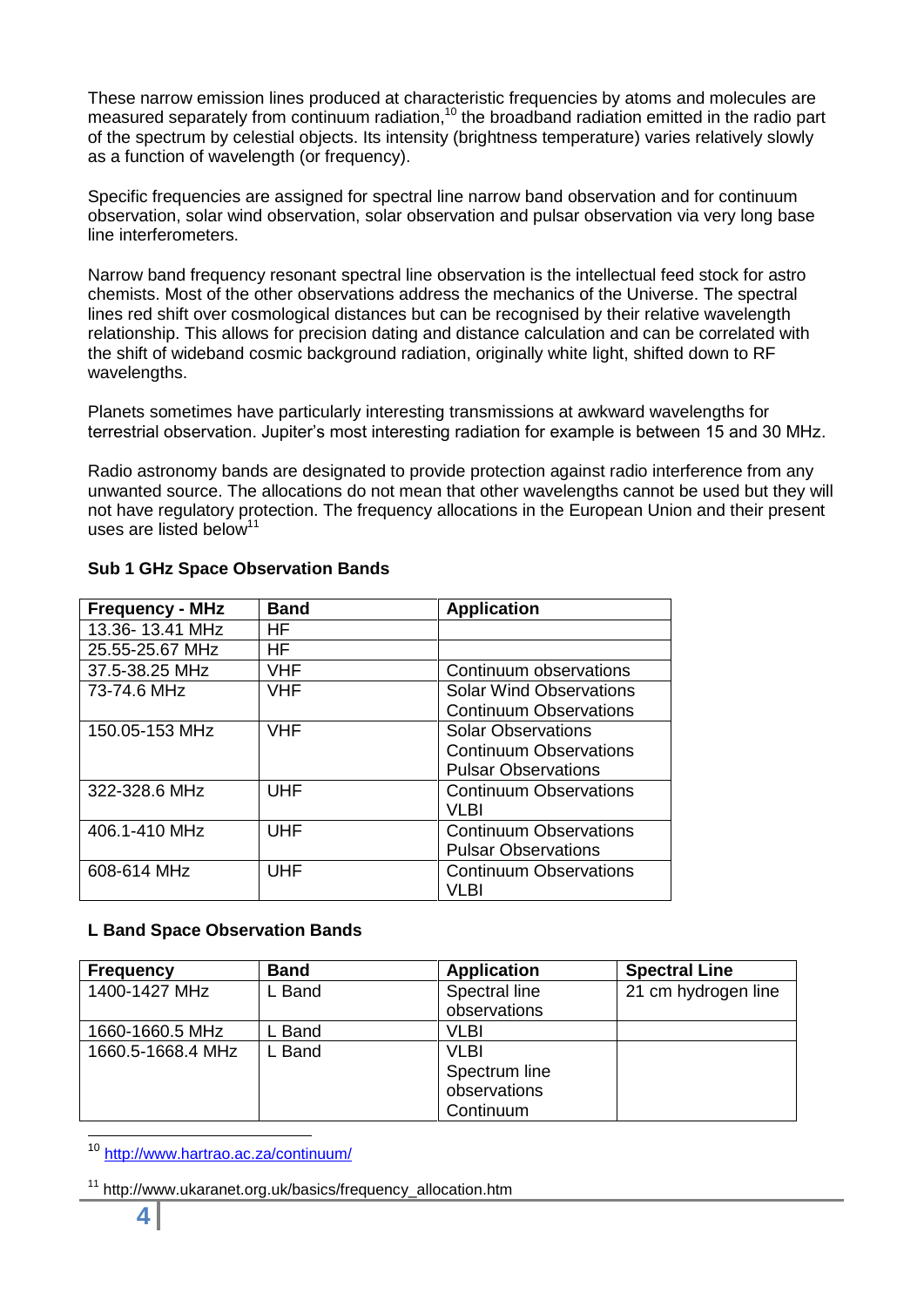|                 |        | <b>Observations</b> |  |
|-----------------|--------|---------------------|--|
| 1668.4-1670 MHz | L Band |                     |  |
| 1718-1722.2 MHz | L Band |                     |  |

## **S band Space Observation Bands**

| Frequency- MHz    | <b>Band</b> | Application            |
|-------------------|-------------|------------------------|
| 2655-2690 MHz     | S band      | Continuum observations |
| 2690-2700 MHz     | S band      |                        |
| 3260-3267 MHz     | S band      |                        |
| 3332-3339 MHz     | S band      |                        |
| 3345.8-3352.5 MHz | S band      |                        |

# **C Band Space Observation Bands**

| Frequency- MHz | <b>Band</b> | Application                   |
|----------------|-------------|-------------------------------|
| 4800-4990 MHz  | C Band      | <b>Continuum Observations</b> |
| 4990-5000 MHz  | C Band      | <b>Continuum Observations</b> |
|                |             | VLBI                          |
| 5000-5030 MHz  | C Band      | <b>VLBI</b>                   |

# **X Band Space Observation Bands**

| Frequency- GHz | Band   | Application                            |
|----------------|--------|----------------------------------------|
| 10.6-10.68 GHz | X Band | <b>Continuum Measurements</b><br>VI BI |
| 10.68-10.7 GHz | X Band | <b>Continuum Measurements</b><br>VLBI  |

# **Ku Band Space Observation Bands**

| Frequency- GHz   | <b>Band</b> | Application                   |
|------------------|-------------|-------------------------------|
| 14.47-14.5 GHz   | Ku Band     | Spectral line observations    |
|                  |             | VI BI                         |
| 15.2-15.35 GHz   | Ku Band     | VI BI                         |
| 15.35 - 15.4 GHz | Ku Band     | <b>Continuum Observations</b> |
|                  |             | VI BI                         |

## **Ka-band Space Observation Bands**

| Frequency GHz   | <b>Band</b> | Application         | <b>Spectral Line</b> |
|-----------------|-------------|---------------------|----------------------|
| 22.01-22.21 GHz | Ka Band     | Spectral line       | Water line           |
|                 |             | observations        |                      |
| 22.21-22.5 GHz  | Ka Band     | Spectral line       | Water line           |
|                 |             | observations        |                      |
| 22.91-22.86 GHz | Ka Band     | Spectral line       | Methyl Formate       |
|                 |             | observations        | Ammonia              |
| 23.07-23.12 GHz | Ka Band     | Spectral line       |                      |
|                 |             | observations        |                      |
| 23.6-24 GHz     | Ka Band     | Spectral line       | Ammonia Line         |
|                 |             | observations        |                      |
|                 |             | Continuum           |                      |
|                 |             | <b>Observations</b> |                      |
| 31.2-31.3 GHz   | Ka Band     | Continuum           |                      |
|                 |             | <b>Observations</b> |                      |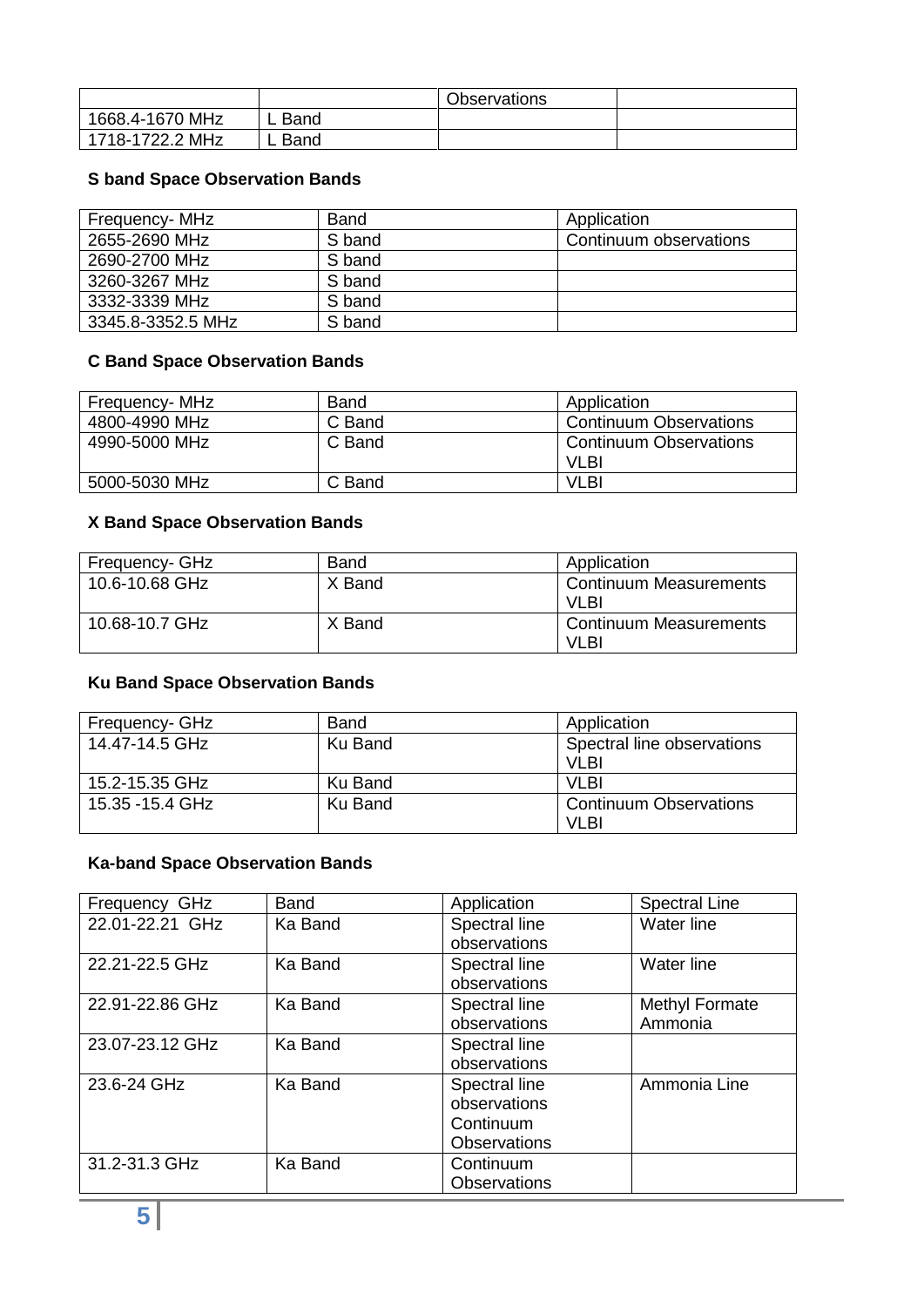| l 31.3-31.5 GHz | Ka Band | Continuum<br><b>Observations</b> |                              |
|-----------------|---------|----------------------------------|------------------------------|
| l 31.5-31.8 GHz | Ka Band | Continuum<br><b>Observations</b> |                              |
| 36.43-36.5 GHz  | Ka Band | Spectral line<br>observations    | Hydrogen Cyanide<br>Hydroxil |

### **Q, V and W Band Space Observation Bands**

| <b>Frequency GHz</b> | Band   | Application         | <b>Spectral Line</b> |
|----------------------|--------|---------------------|----------------------|
| 42.5-43.5 GHz        | Q Band | Spectral line       | Silicon Monoxide     |
|                      |        | observations        | +other lines         |
| 48.94-49.04 GHz      | Q Band | Spectral line       | Carbon               |
|                      |        | observations        | Monosulphide         |
| 51.4-54.25 GHz       | V Band |                     |                      |
| 58.2-59 GHz          | V Band |                     |                      |
| 72.77-72.91 GHz      | V Band | Spectral line       | Formaldehyde         |
|                      |        | observations        |                      |
| 86-92 GHz            | W Band | Spectral line       |                      |
|                      |        | observations        |                      |
|                      |        | Continuum           |                      |
|                      |        | <b>Observations</b> |                      |
| 92-94 GHz            | W Band | Spectral line       | Diazenylium +other   |
|                      |        | observations        | lines                |
|                      |        |                     |                      |
| 95-100 GHz           | W Band | Spectral line       |                      |
|                      |        | observations        |                      |
|                      |        | Continuum           |                      |
|                      |        | <b>Observations</b> |                      |

### **Co-existence issues – terrestrial radio telescopes and terrestrial radio systems**

From the above it is clear that coexistence between terrestrial radio systems and terrestrial radio telescope receivers has to be managed both in the metre band (300 MHz to 3 GHz), centimetre band (3-30 GHz) and millimetre band (30 to 300 GHz).

Fortuitously and deliberately, radio telescopes tend to be situated in areas of low RF activity. Not a lot of people use their cell phones in the Atacama Desert in Northern Chile at 5000 metres. However some radio telescopes have to be in populated areas to meet required and specific aperture requirements. The Deep Space installation in Madrid is an example.

Space antennas face upwards most of the time but local RF power can still have a desensitization effect particularly at low pointing angles. Interference from Mobile Satellite Systems also has to be managed and mitigated. MSS satellites know where they are and what they need to avoid and can turn spot beams on and off as required. Terrestrial mobile handsets however could be anywhere and cover a swathe of spectrum directly adjacent to radio observation spectrum.

Each new generation of radio telescope is required to have improved sensitivity over a wider channel bandwidth over a wider pass band. Contemporary radio telescopes have channel bandwidths>500MHz and pass bands of many tens of GHz. Large amounts of money are spent on highly efficient RF front ends often cryogenically cooled to minimize noise floors. This increases the vulnerability of these systems to terrestrial and extra-terrestrial interference.

In all three ITU regions there are submissions to allocate additional protected spectrum for next generation near space and deep space radio observation systems.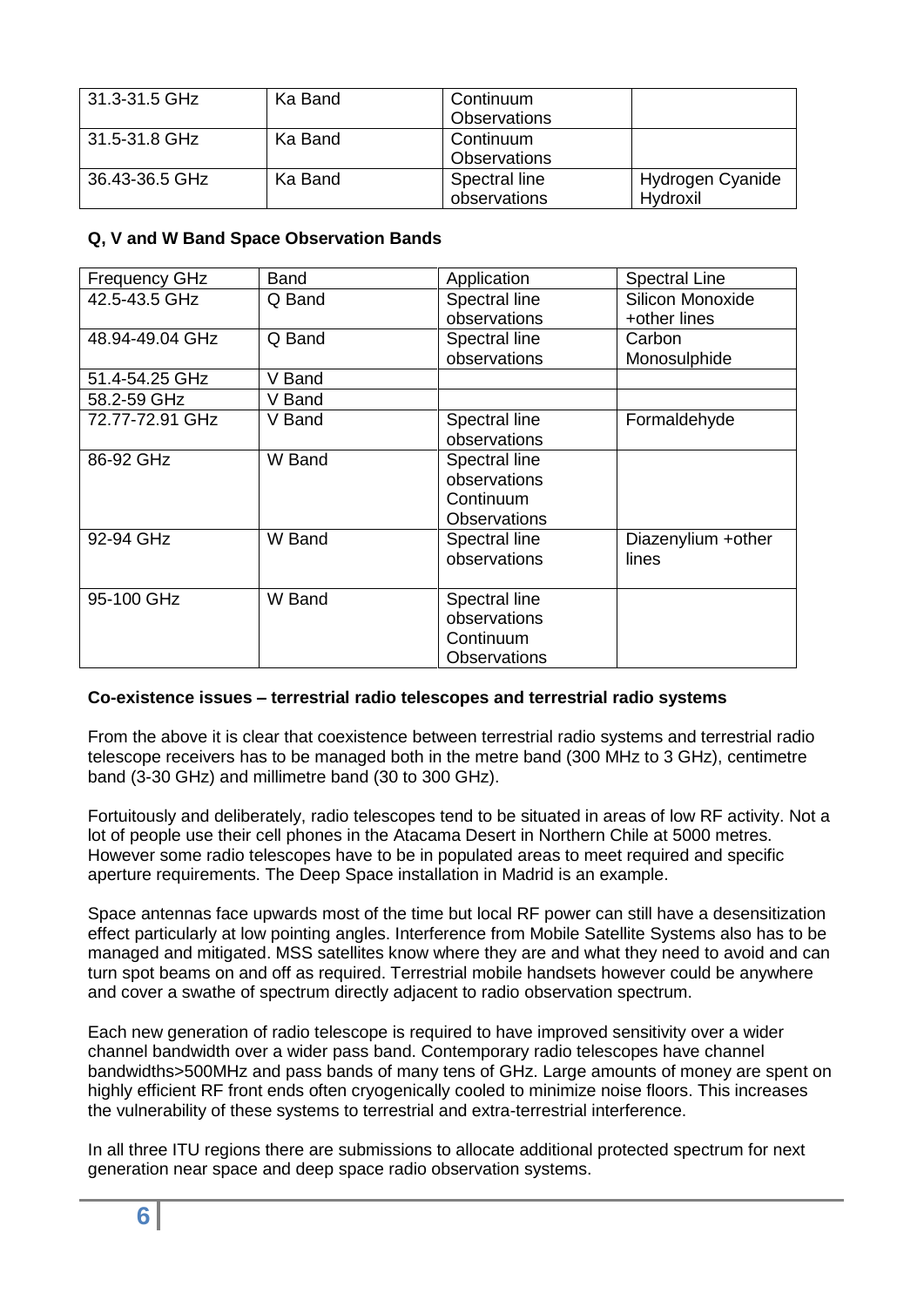These future requirements are being arbitrated within the  $ITU^{12}$  and include designated frequency bands for radio astronomical measurement, protection of radio astronomy from adjacent channel interference and spurious emission, protection of radio astronomy services in frequency bands shared with other services, protection from unwanted emissions from wideband digital modulation, protection of radio astronomy measurements above 60 GHz from ground based interference, radio quiet protection for the L2 Sun/earth Lagrange point, sharing studies for frequencies between 10 Terahertz and 1000 Terahertz, compatibility with non-geostationary satellite systems including MEO and LEO communication satellites, mutual planning between earth exploration satellite services and radio astronomy in the 94 GHz and 130 GHz bands and preferred bands for radio astronomy between 1 and 3 THz.

The spectral line frequencies, for example the hydrogen line at 21 cm/1400-1427 MHz need to accommodate the Doppler shift introduced when the spectral line is viewed from distant galaxies, a radial velocity shift of up to 100 kilometres per second.

The hydrogen line has been observed red shifted to 500 MHz and some of the most abundant molecules have been detected in galaxies with velocities of up to 50,000 kilometres per second which translates into a 17% frequency reduction.

There are more than 3000 spectral lines outside the allocated bands which radio astronomers can observe as far as spectrum sharing and interference allows. The general point to make is that radio astronomy bandwidth requirements are increasing over time and there is a growing appetite for higher protection ratios to support deep space observation.

### **Radar and the scaling of the solar system**

Radar started to be used after the Second World War to scale the solar system.

The first radar echo from the moon was achieved in 1946 by Zoltan Bay, a Hungarian scientist.<sup>13</sup> The combination of pulse delay and Doppler shift provided the basis for mapping the Moon. The Lovell radar achieved an echo from Venus in 1961 and provided the basis for measuring delay introduced by the atmosphere of the planet, the atmosphere of earth and gravitational effects.

In 1988 the S band (2380 MHz/ 12.6 cm) radar transmitter and 305 metre dish at the Arecibo Observatory in Puerto Rico mapped the Maxwell Montes region of Venus with a horizontal resolution of 2 kilometres. The mountain is 11 kilometres above the surrounding plain.

Craters near the North Pole of Mercury were mapped using delay and Doppler at a resolution of about 15 kilometres.

Terrestrially based radar beyond the solar system is not practical. However radar on board spacecraft visiting planets and other objects can be used to examine the density of dust clouds, to calculate local distances and can be used for terrain mapping and surface and sub surface examination.

Distances beyond the outer edges of the solar system are calculated by optical and radio brightness and red shift. Once you get away from the immediate group of stars surrounding our solar system, a bigger measurement base is needed. The Universe is scaled in parsecs, a unit of *distance* equivalent to 3.26 light years. A Parsec is determined geometrically using the size of the

<sup>&</sup>lt;sup>12</sup> <https://www.itu.int/rec/R-REC-RA/en>

<sup>&</sup>lt;sup>13</sup> http://history.nasa.gov/SP-4218/ch1.htm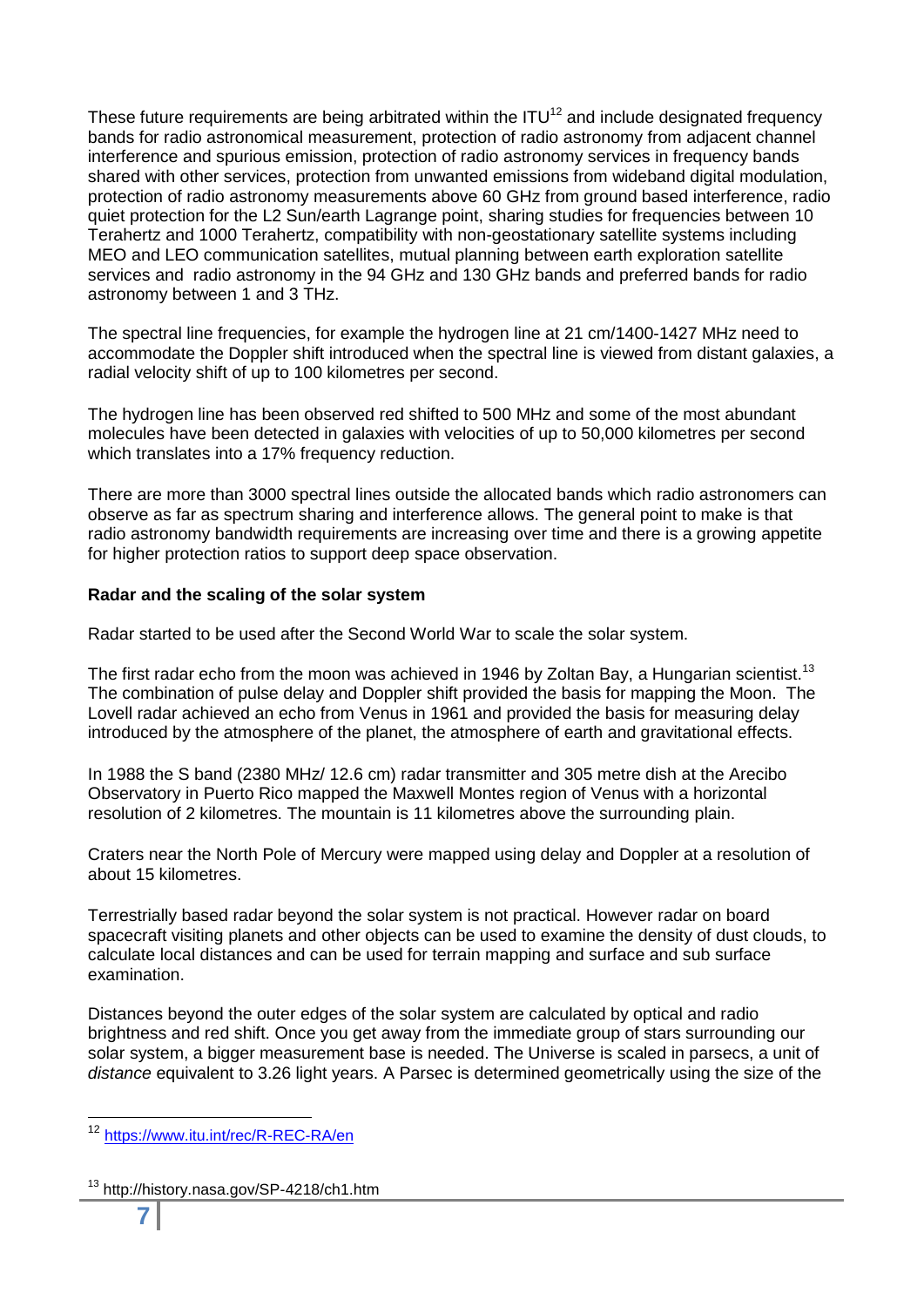orbit of the Earth around the sun, and the apparent motion of nearby stars. A kiloparsec is 1000 parsecs.

In space, a large rocky body in orbit about the Sun is referred to as an asteroid or minor planet. Smaller particles in orbit about the Sun are referred to as meteoroids. Once a meteoroid enters the Earth's atmosphere and vaporizes, it becomes a meteor, or shooting star. Asteroids and comets have a similar origin and are both made from material left over from the formation of the solar system 4.5 billion years ago. Asteroids are made up of metals and rock. Comets like 57P presently hosting Philae and Rosetta are made of ice, dust, rock and organic compounds. The ice melts and vaporizes as comets get closer to the sun. Most asteroids are in the asteroid belt between the orbits of Mars and Jupiter. Comets mainly come from the outer edges of the solar system including the Kuiper Belt near Pluto or the Oort Cloud<sup>14</sup> 20 trillion kilometres from the Sun.

**N**ear-**E**arth **O**bjects (NEOs) are comets and asteroids that have been deflected by the gravitational attraction of nearby planets into orbits that bring them close to Earth. The Near Earth Object (NEO) Programme is a NASA programme detecting potentially hazardous asteroids and comets that could approach the Earth. 90% of the near-Earth objects larger than one kilometre have been discovered (about 900 objects) and the hunt is now on for objects larger than 140 metres. A total of 1600 objects are classified as potentially hazardous.

A meteor impact off the coast of the Yucatan Peninsula in Mexico is assumed to be the probable cause of the extinction of the dinosaurs 65 million years ago. A 150 metre asteroid exploded 5 to 10 kilometres above the Tunguska region in Russia in 1908 causing an air burst that flattened trees and killed animals over an area of several square kilometres. The 20 metre meteor that landed in Russia in 2013<sup>15</sup> caused over 1000 injuries, including cuts from glass, concussion, retinal burns and sunburn.

The NEO system is being upgraded to a 1 megawatt 12.6 cm radar system with a back end that supports significantly more sophisticated signal processing than its predecessors. More bandwidth and an increase in receiver bandwidth and sensitivity together with a 10 MHz sampling rate and 20 MHz decoder should deliver an order of 40 times improvement in sensitivity.<sup>16</sup>

### **Summary**

Over the past sixty years terrestrial and space based radar has provided the basis for scaling the solar system, helped to map the terrain and surface and the below surface structure of the nine planets in our solar system.

In parallel radio systems have evolved to bring us pictures from spacecraft either orbiting or landing on the planets in our solar system. These are supported from the NASA Deep Space network providing communications to spacecraft at distances up to 40 billion kilometres from earth. Radio telescopes are also being used to search for extra-terrestrial life.

The quest for every more powerful wide band wide channel bandwidth radio telescopes suggests that additional dedicated spectrum may be needed in the future in the metre, centimetre and millimetre bands.

This implies a need to manage co-existence between terrestrial radio and wide band radio astronomy observations (continuum measurements and VLBI measurements), coexistence of terrestrial radio with narrow band spectral line detection and coexistence of wide band and narrow band astronomy with LEO and MEO mobile satellite(MSS) systems including L band and S band

 <sup>14</sup> http://solarsystem.nasa.gov/planets/profile.cfm?Object=KBOs&Display=OverviewLong

<sup>15</sup> http://www.bbc.co.uk/news/world-europe-21468116

<sup>16</sup> <http://echo.jpl.nasa.gov/~lance/radar.small.body.mission.targets.html>